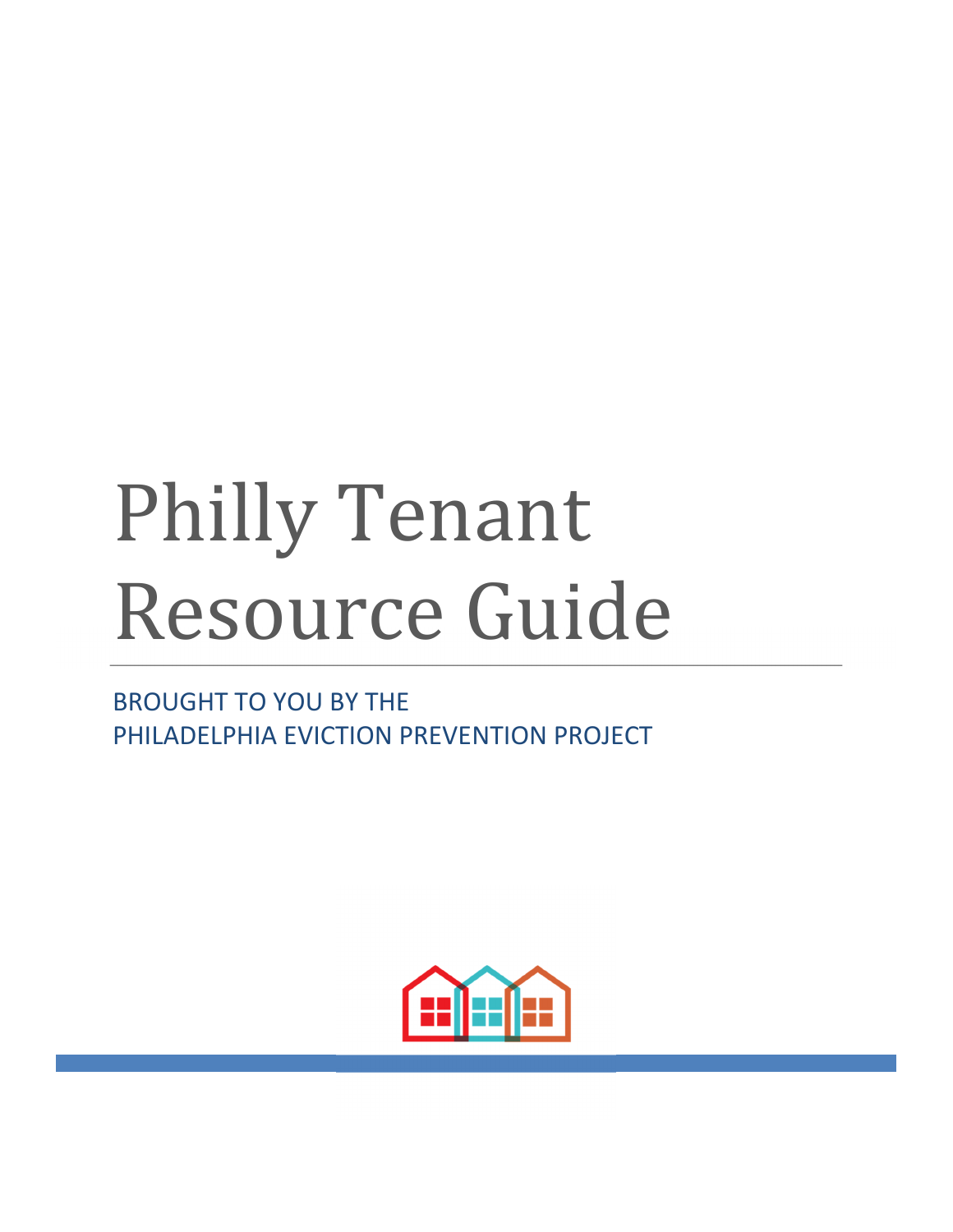## PHILLY TENANT **RESOURCE GUIDE**

| <b>HOUSING</b><br>Page 3                                                         | <b>EVICTION</b><br>Page 9     |
|----------------------------------------------------------------------------------|-------------------------------|
| <b>UTILITIES</b><br>Page 12                                                      | <b>FOOD</b><br>Page 13        |
| <b>HEALTH</b><br>Page 14                                                         | <b>WORK</b><br>Page 17        |
| <b>EXTRA HELP</b><br><b>Veterans</b><br><b>Immigrants</b><br><b>Disabilities</b> | Page 18<br>Page 18<br>Page 19 |

1

**Seniors Page 19** 

**LGBTQ Page 20** 

**Domestic Violence Page 20**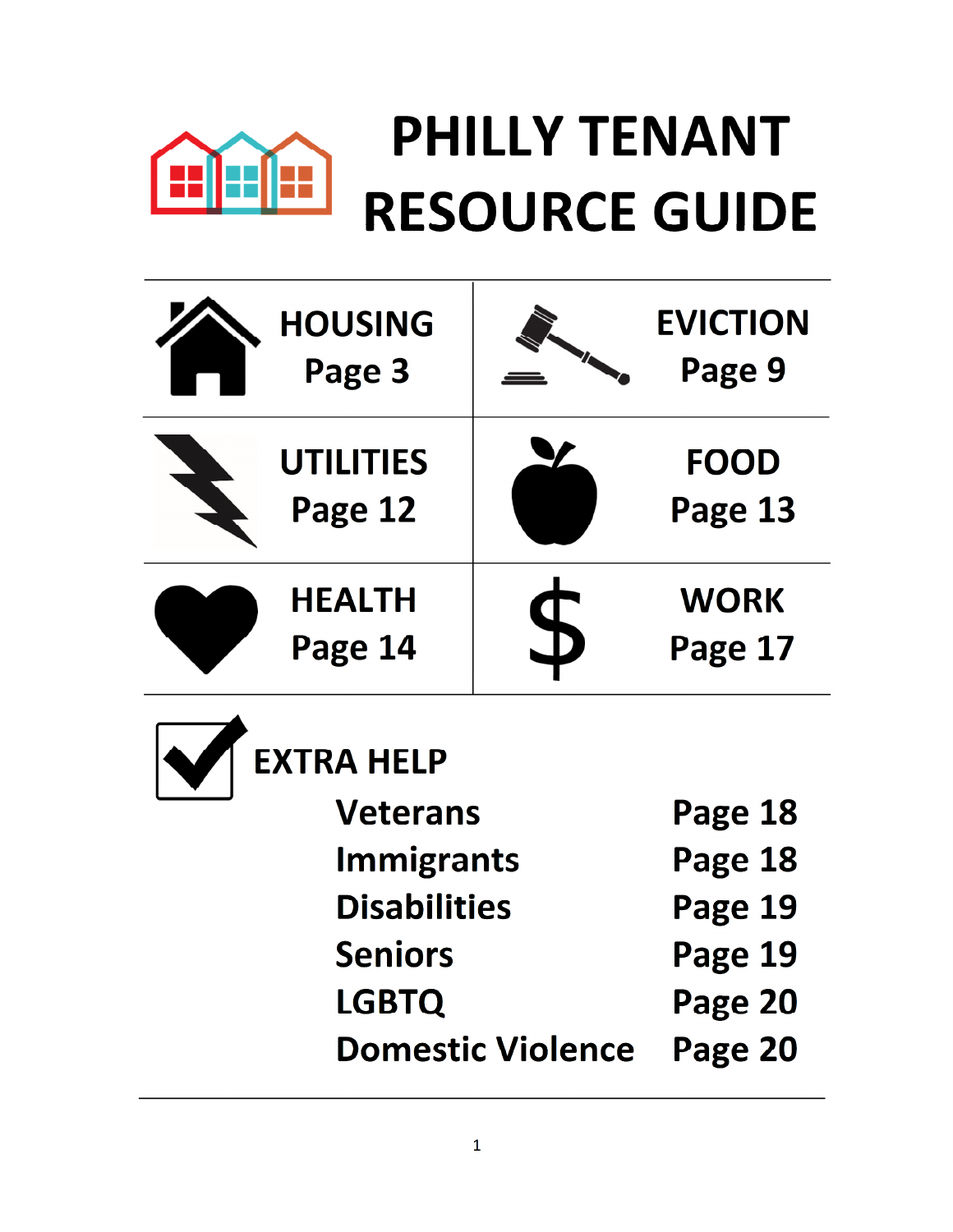

### **Brought to you by the Philadelphia Eviction Prevention Project May 2018**

Clarifi

Community Legal Services Legal Clinic for the Disabled SeniorLAW Center Tenant Union Representative Network Philadelphia VIP

**All of the information provided in this guidebook, as well as additional resources and sample letters, is available at www.phillytenant.org.**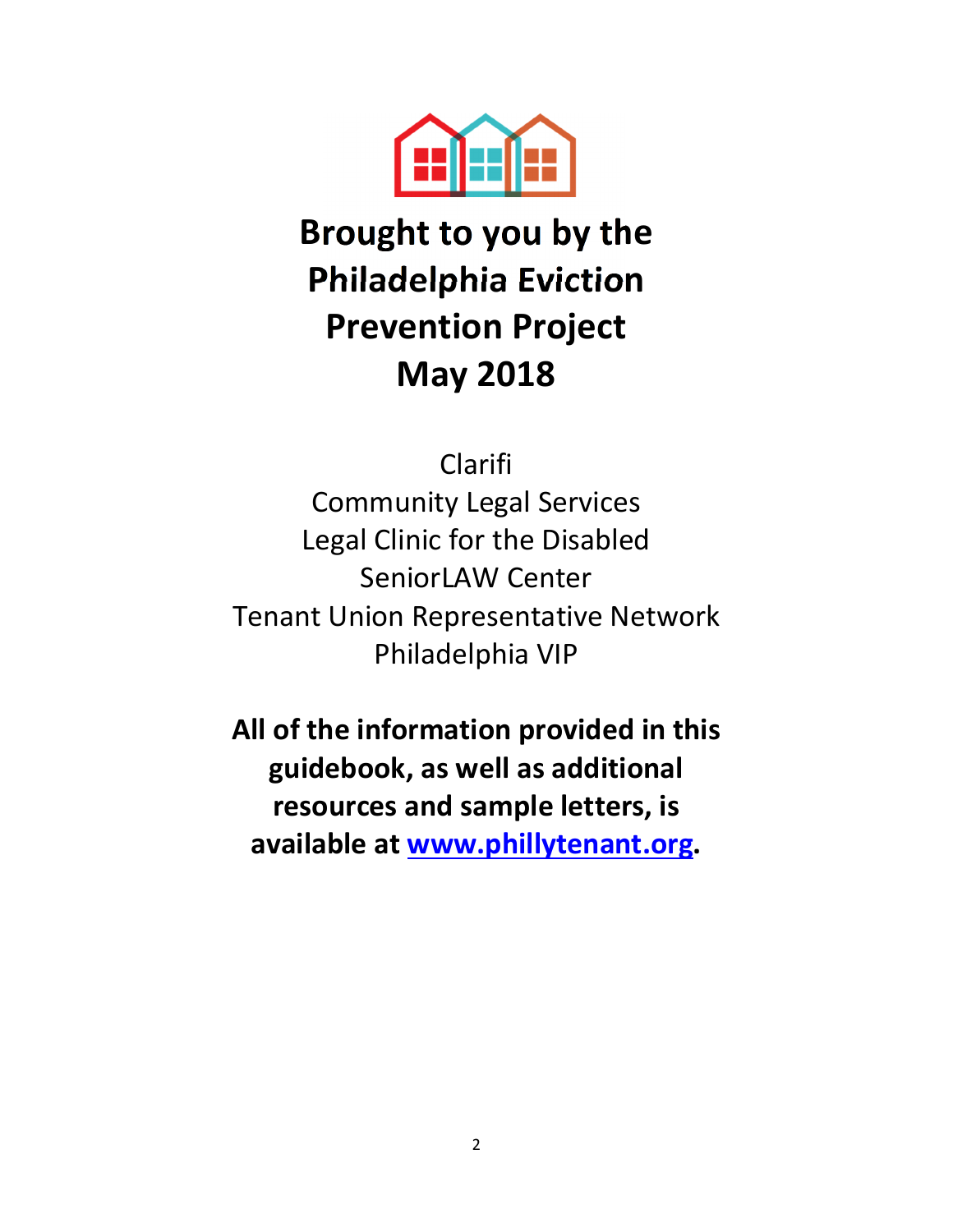# **HOUSING**Â

### **WHERE CAN I GO FOR EMERGENCY SHELTER?**

### **Monday-Friday, 7am-3pm**

**Single Women & Families**  Apple Tree Family Center 1430 Cherry St (near Cherry and 15<sup>th</sup>) 215-686-7150, 7151, 7152, or 7153

### **Single Men**

Roosevelt Darby Center 802 N Broad St (near Broad & Fairmount) 215-685-3700

### **After 3pm and Weekends**

**For Families**  The Red Shield 715 N Broad St (near Broad & Fairmount) 215-787-2887

### **For Single Women**

House of Passage Kirkbride Center 111 N  $48^{th}$  St (near  $48^{th}$  & Haverford) 215-471-2017 or 267-713-7778

**For Single Men** 

Station House 2601 N Broad St (near Broad & Lehigh) 215-225-9232

### **Homeless Outreach Hotline at 215-232-1984**

**Philadelphia Domestic Violence Hotline at 866-723-3014**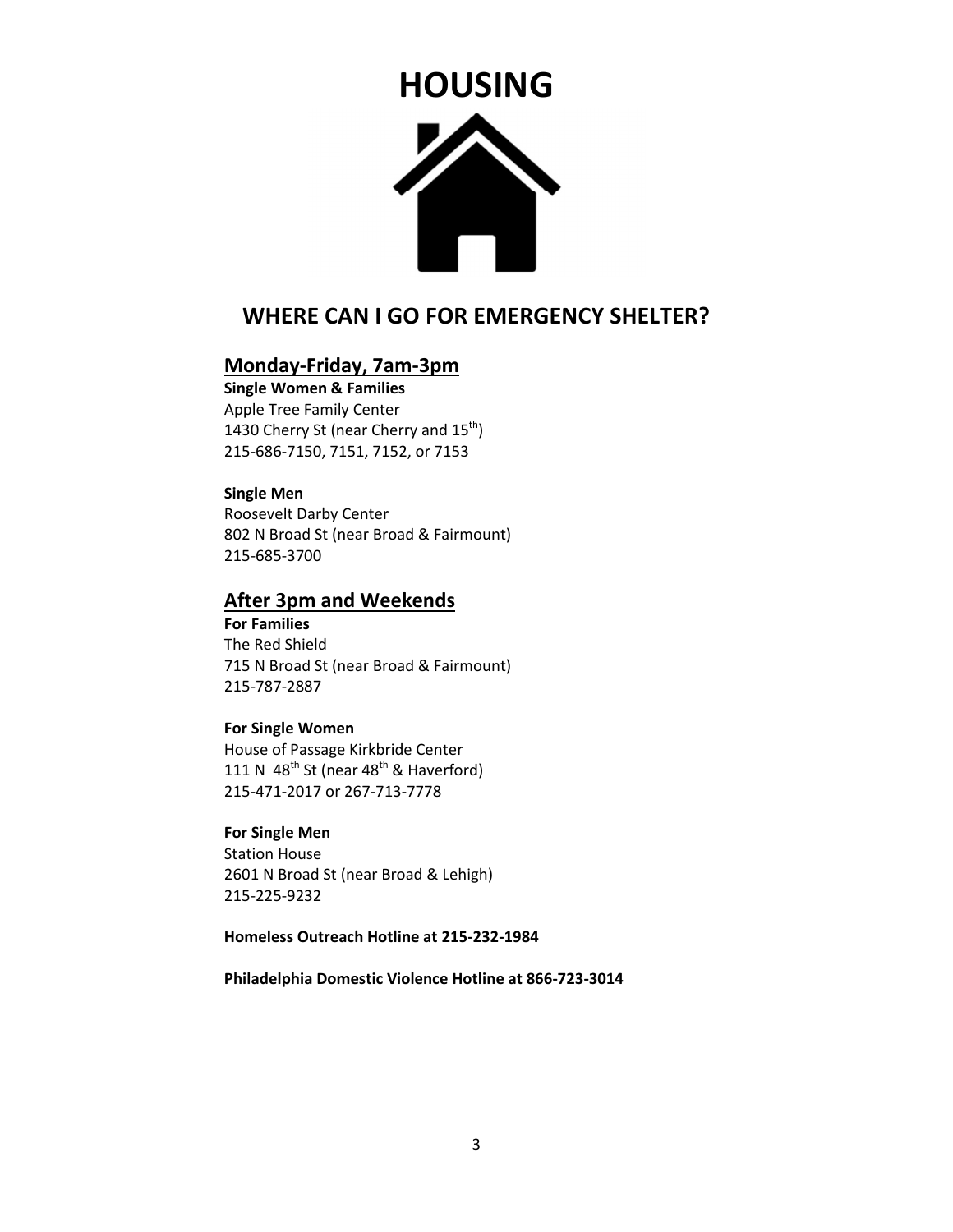

### **WHERE CAN I GO FOR RENT OR SECURITY DEPOSIT ASSISTANCE?**

### **Office of Homeless Services (OHS)**

- **1430 Cherry Street** (Center City) Monday-Friday, 9am-4pm
- **Low-income tenants only.**  Assistance ranges from \$0 - \$1500
- **Call 215-686-7177** to see if they have funds.

### **Philadelphia County Assistance Office (CAO)**

- **801 Market Street**  Monday-Friday 8am-5pm 215-560-1976
- **Very low-income tenants only.**  Assistance ranges from \$0 - \$400

### **What should I bring?**

- Photo ID for all household members age 18 and over
- Social Security cards and Birth Certificates for all household members
- Proof of Income
	- $\circ$  Pay stubs (for last thirty days)
	- $\circ$  Employment letter (hrs, pay date(s), wages/salary)
	- o Award Letter from Social Security office
	- o Any other documentation of income
- Lease Agreement
- Eviction Notice and/or Court Documents

### **What should I get from my landlord?**

- Rental License also called a Housing Inspection License
- W-9 signed by landlord
- Letter with current balance owed signed and dated by landlord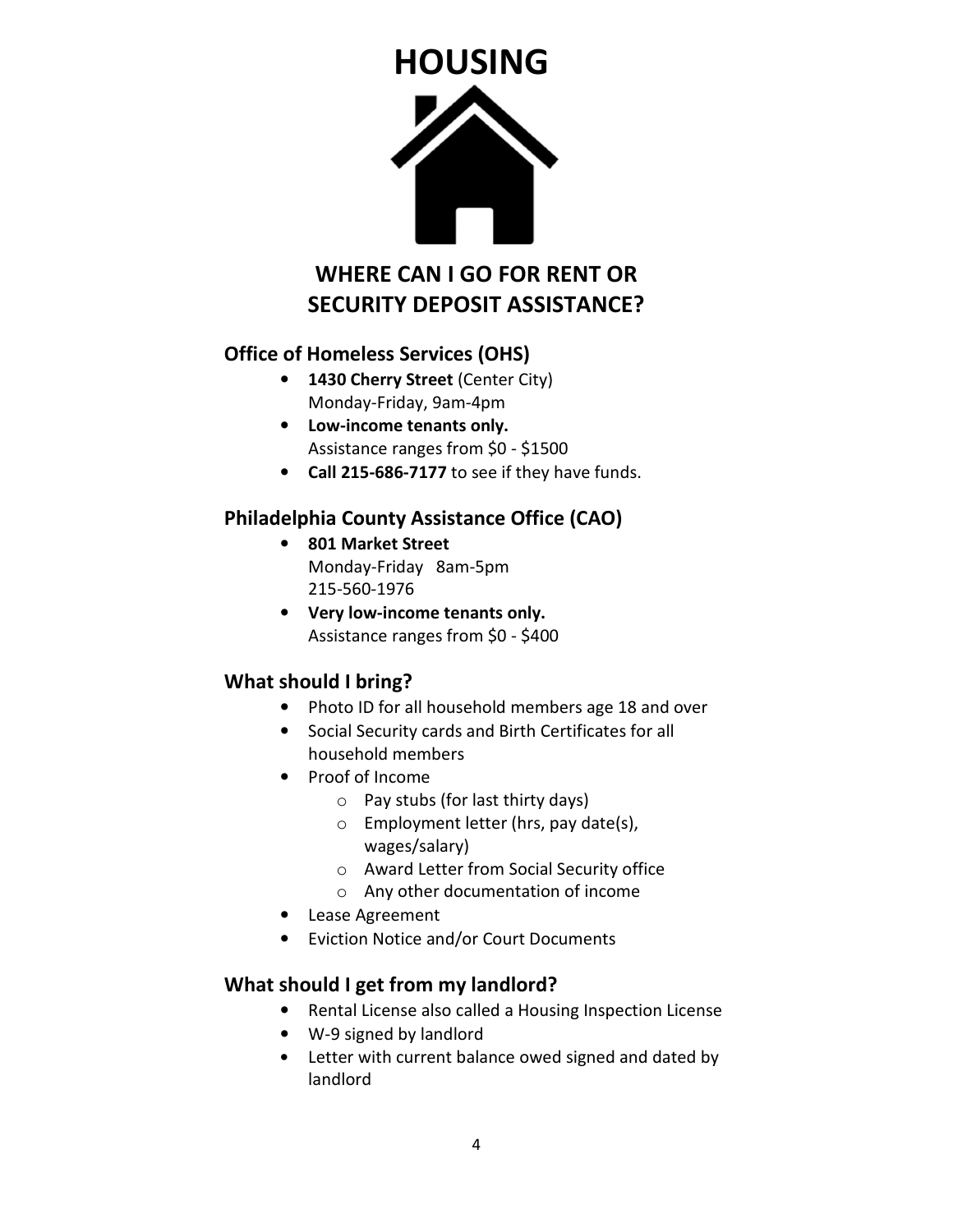

### **HOW DO I GET MY LANDLORD TO MAKE**

### **REPAIRS?**

### **Document the repair issues.**

- $\Box$  Make a repair request in writing.
- □ Take Pictures.
- □ Get witnesses.

### **Bring attention to the repair issues.**

- □ **Request an Inspection** 
	- o **Licenses & Inspections.** Call 311.
	- o **PHA Section 8 Inspection.** Call 215-684-3860.
- □ **File a Fair Housing Commission Complaint.**
	- o Call 215-686-4670 or go to 601 Walnut St, Ste 300 South
- □ **Withhold rent.** For serious repair issues only.
	- o **Send rent withholding letter to landlord.**
	- o **Escrow your rent.** Open a bank account to deposit your rent or keep the rent in a money order.
- □ **Repair & deduct.** 
	- o **Contact a repair person** and ask for an estimate for the cost of repair.
	- o **Send a letter to landlord** with a copy of the estimate.
	- o **Hire the repair person** if the landlord does not complete the repairs in a reasonable amount of time. Keep the invoice and receipt.

**Visit www.PhillyTenant.org for more information and sample letters.**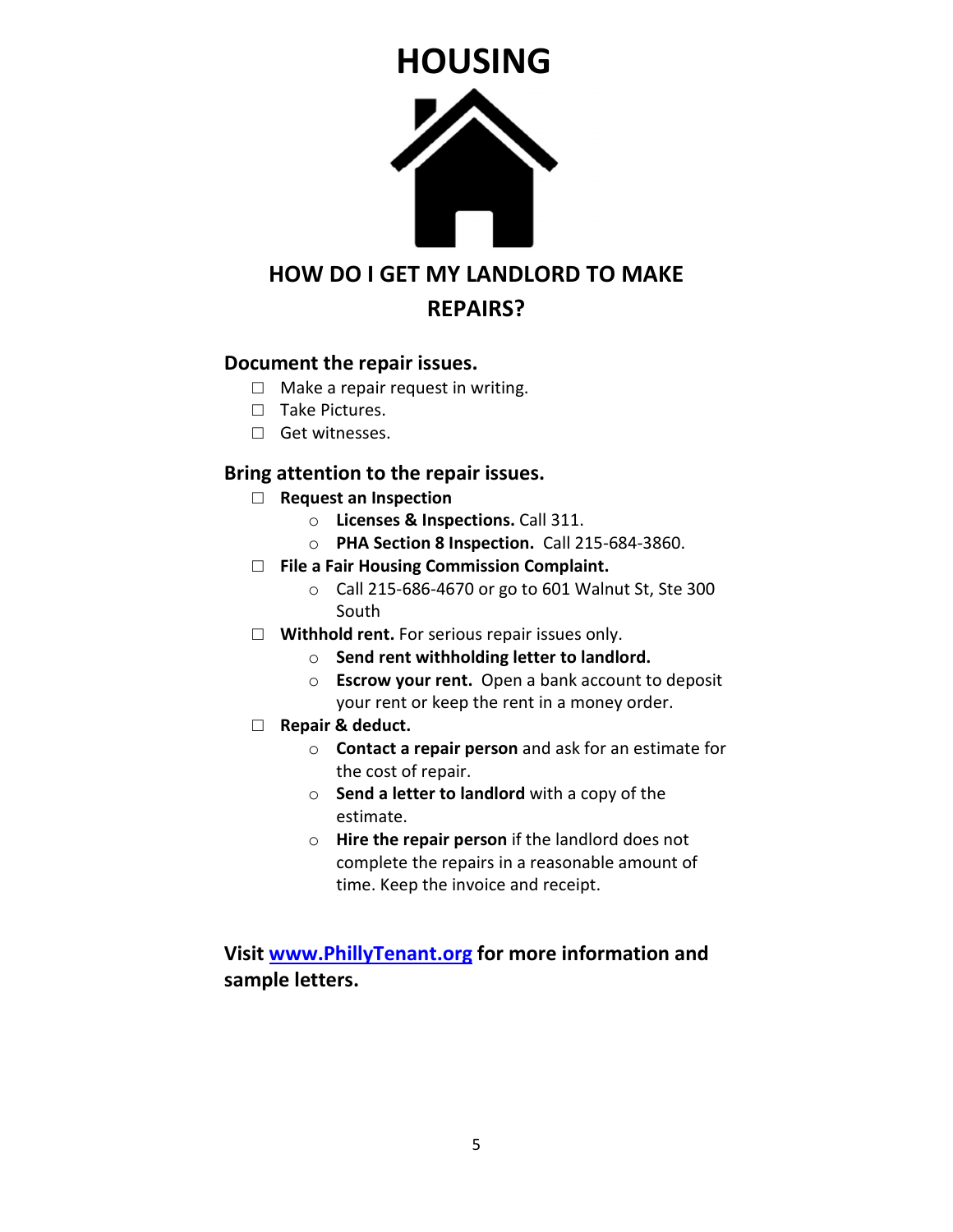### **HOUSING**



### **HOW DO I GET MY SECURITY DEPOSIT BACK?**

You can only request your full security deposit after you move.

- **Before you move out** 
	- $\circ$  Send landlord a letter with the date that you are moving. Keep a copy.
	- o Leave the unit as clean as possible.
	- o Take pictures of each room.
	- o Do a walkthrough, if possible.

### • **After you move out**

- o Return the keys in person or by certified mail.
- o Send landlord a Security Deposit Request Letter. Keep a copy.
- o Your landlord has 30 days to respond to your request in writing.
	- **If you disagree with your landlord's** response, you can sue for your security deposit.
	- **If your landlord does not respond at all, you** can sue for double your security deposit.

### **HOW DO I SUE FOR MY SECURITY DEPOSIT?**

Be careful!Before you sue your landlord, be sure that you do not owe for rent or damages greater than your security deposit. Here is the process:

- **Go to Municipal Court at 1339 Chestnut Street, 10th floor**
- **Ask to File a Small Claims Complaint.** State how much money you are claiming. Include your lease and letters.
- **Ask to File a Petition to Proceed In Forma Pauperis (IFP).** If the IFP is granted, you will not have to pay filing fees.
- **Choose type of service.** Pay a service fee or choose private
- service, which means a person who is over 21 and not a family member must serve the court papers on the landlord.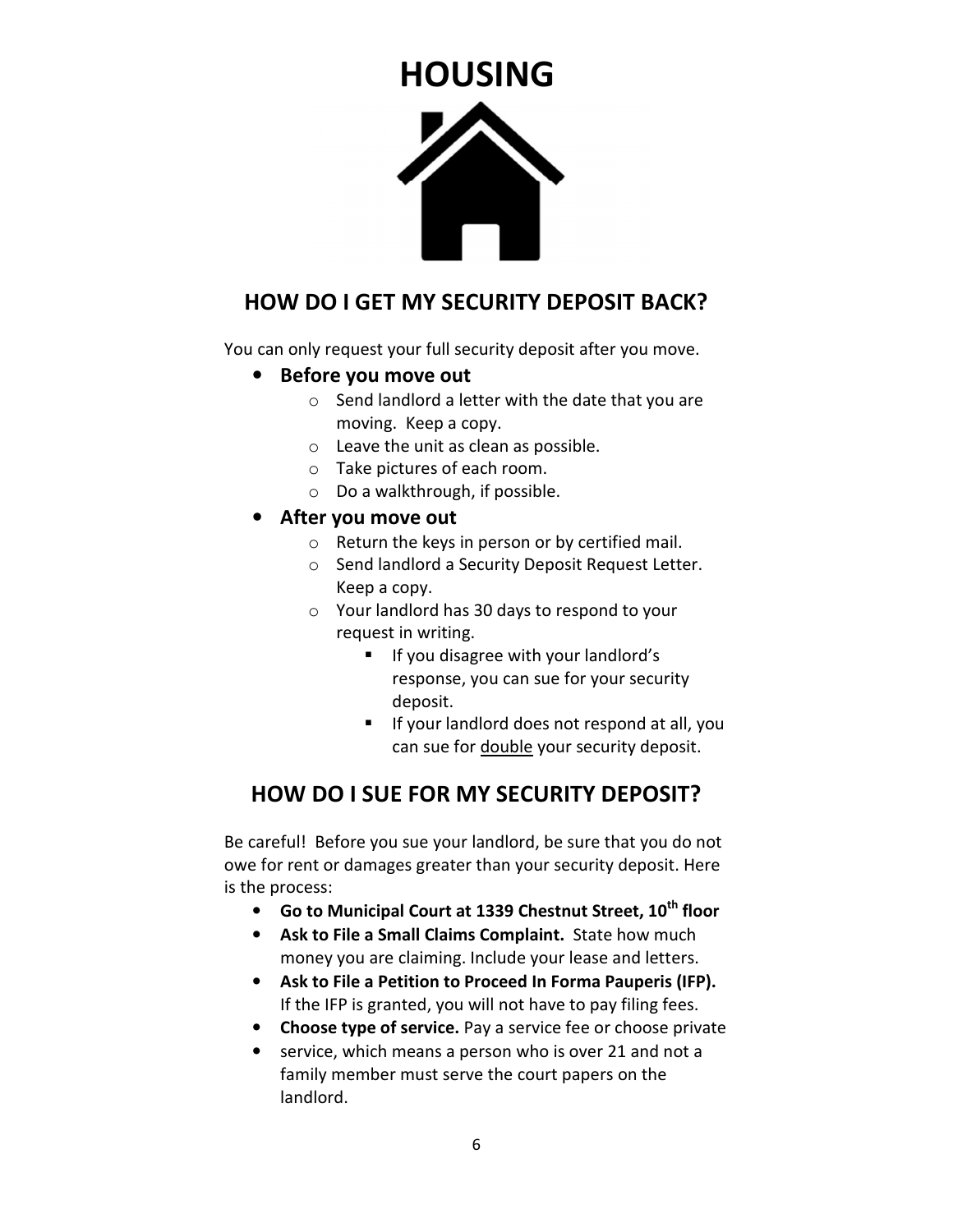### **HOUSING**



### **HOW DO I APPLY FOR SUBSIDIZED HOUSING?**

### **What are the main types of subsidized housing?**

- 1. HUD Project-Based Housing
- 2. Low Income Housing Tax Credit Housing
- 3. Public Housing
- 4. Section 8 Housing Choice Voucher

### **How can I apply for HUD Project-Based or Low Income Housing Tax Credit Housing?**

- Go to www.PAHousingSearch.com and select your county.
- Call each one or go in person to see if they are accepting applications.
- Submit an application and follow up at least once per year.

### **How can I apply for Public Housing?**

- Go to Philadelphia Housing Authority (PHA) Admissions at 712 N  $16^{th}$  St (near  $16^{th}$  and Fairmount Ave) or call 215-684-4000.
- The waitlist for conventional PHA public housing is **closed**.
- The waitlist for PHA public housing for seniors and people with disabilities is **open**.
- The waitlists for non-PHA public housing are **open**.

### **How can I apply for Section 8 Housing Choice Voucher?**

• The waitlist for the Section 8 Housing Choice Voucher program is **closed**. The waitlist was open for 3 weeks in the March 2010 and has not been open since.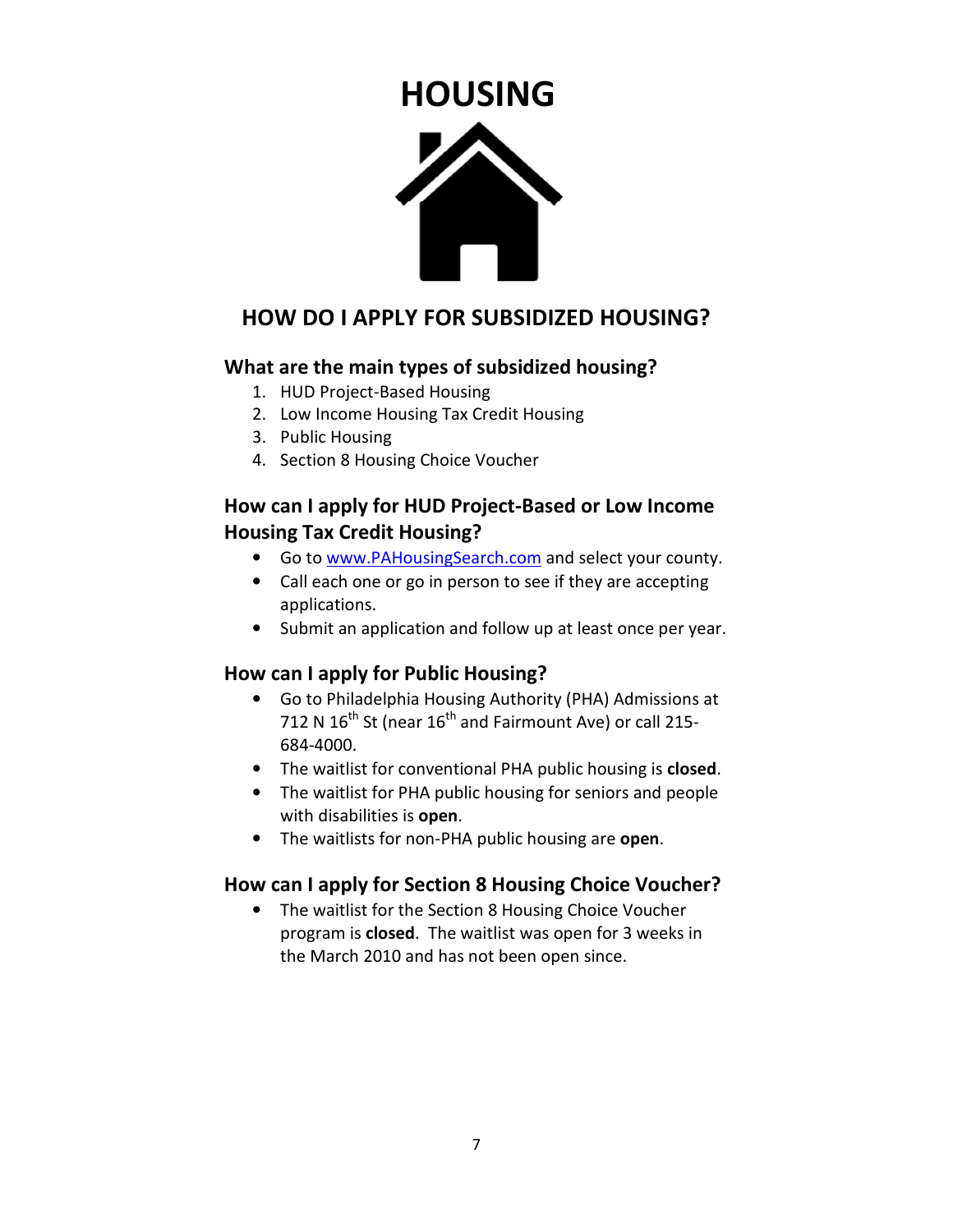# **HOUSING**Â

### **WHAT CAN I DO ABOUT DISCRIMINATION?**

### **In matters related to housing, it is illegal in Philadelphia to discriminate on the basis of any of these categories:**

Age, Ancestry, Color, Disability, Domestic or Sexual Violence Victim Status, Ethnicity, Familial Status, Gender Identity, Marital Status, National Origin, Race, Religion, Sex, Sexual Orientation, Source of Income

**If you believe someone has discriminated against you in a matter related to housing, you can make a complaint.** 

**Philadelphia Commission on Human Relations**  601 Walnut St, Suite 300 South 215-686-4670 www.phila.gov/humanrelations

### **Fair Housing Commission**

601 Walnut St, Suite 300 South 215-686-4670 www.phila.gov/fairhousingcommission

**Fair Housing Rights Center**  444 N 3rd St, Suite 110 215-625-0700 www.fairhousingrights.org

**Pennsylvania Human Relations Commission**  110 N  $8^{\text{th}}$  St, Suite 501 215-560-2496 www.phrc.pa.gov

**HUD Discrimination Hotline**  1-888-799-2085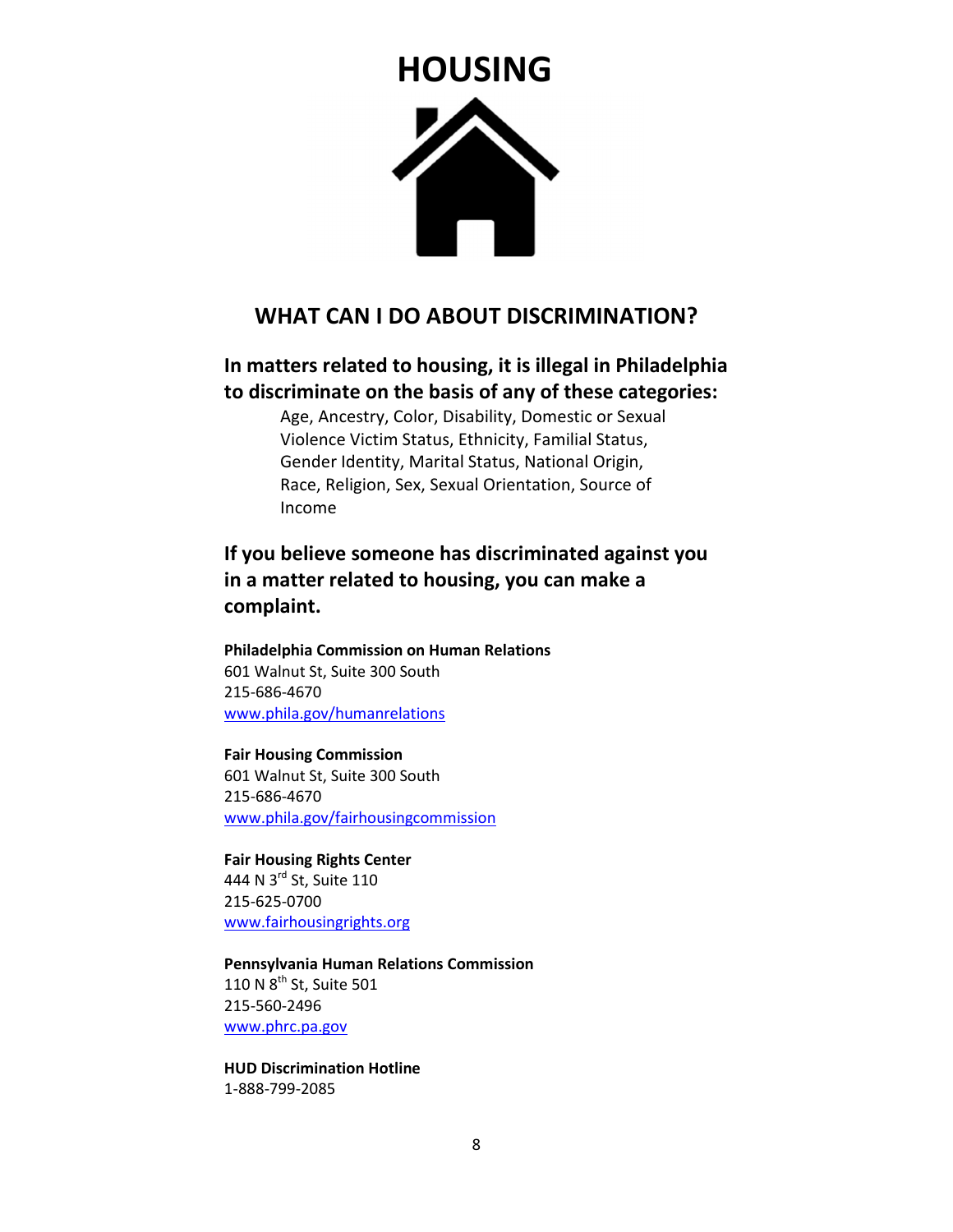### **EVICTION**



### **WHAT IS THE EVICTION PROCESS?**

### **1. Eviction Notice**

You may receive an eviction notice telling you when your landlord wants you to move out. You do not have to move out by that date. Your landlord must take you to court in order to evict you.

### **2. Court Complaint**

If you do not move out, the landlord must file an Eviction Complaint against you in Municipal Court to evict you. The Complaint should state the reason your landlord is evicting you and the date/time of the court hearing. The Complaint should be sent to you by mail, attached to your door or hand delivered.

### **3. Hearing**

Eviction hearings are in Municipal Court at **1339 Chestnut St, 6 th Floor**. You must arrive on time to court, or you will likely lose. At the hearing you can sign an agreement or speak to the judge.

### **4. Appeal**

If you lose at the hearing, you will have 10 calendar days to file an appeal in the Court of Common Pleas, City Hall, Room 296. The appeal stops an eviction from taking place until the court rules on the case, as long as you pay ongoing rent to the court.

### **5. Eviction**

If you lose in court and do not appeal or break your agreement, your landlord can legally evict you. Your landlord must file eviction papers with the court (writ of possession and alias writ of possession). The landlord tenant officer can change your locks 21 days after the judgment.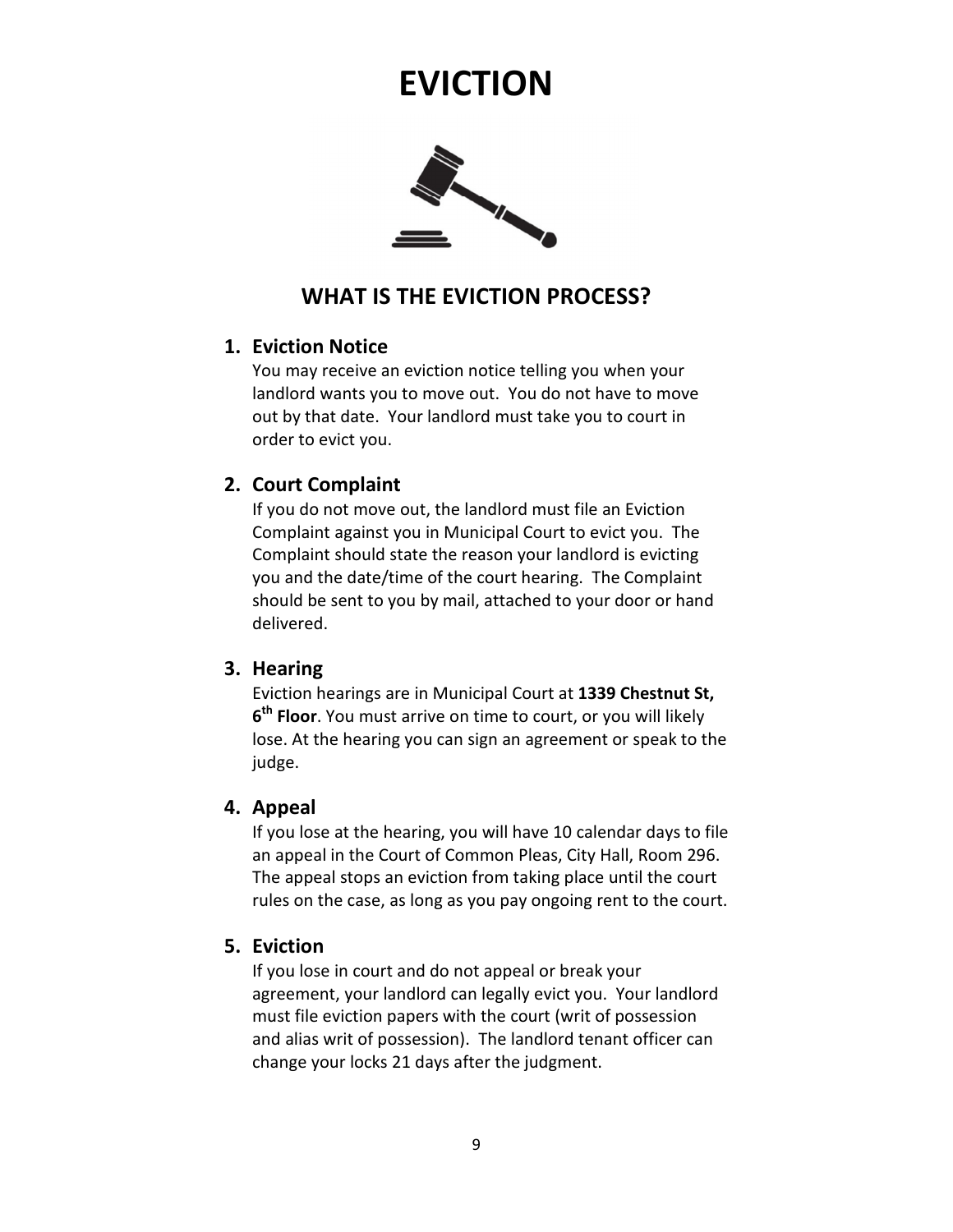### **EVICTION**



### **WHAT SHOULD I BRING TO EVICTION COURT?**

Any documents that relate to the reason your landlord is trying to evict you. Example: lease, rent receipts, utility bills, photos, letters or texts to or from the landlord.

### **WHAT ARE MY OPTIONS IN EVICTION COURT?**

### 1. **Ask for a continuance.**

- You can get the hearing postponed if you need an interpreter.
- You can ask for the hearing to be postponed to get a lawyer, but the landlord may object.

### **OR**

### 2. **Have a hearing in front of a judge.**

- You have the right to have a hearing in front of a judge instead of signing an agreement.
- You can present your evidence and defenses to the judge.
- If you lose, you must appeal within 10 days of the judgment if you want to stop the eviction.

### **OR**

### 3. **Sign a Judgment by Agreement.**

- Do not sign an agreement unless you agree and can keep it.
- If you sign an agreement, it is final. You cannot appeal.
- If you break the agreement, the landlord can evict you.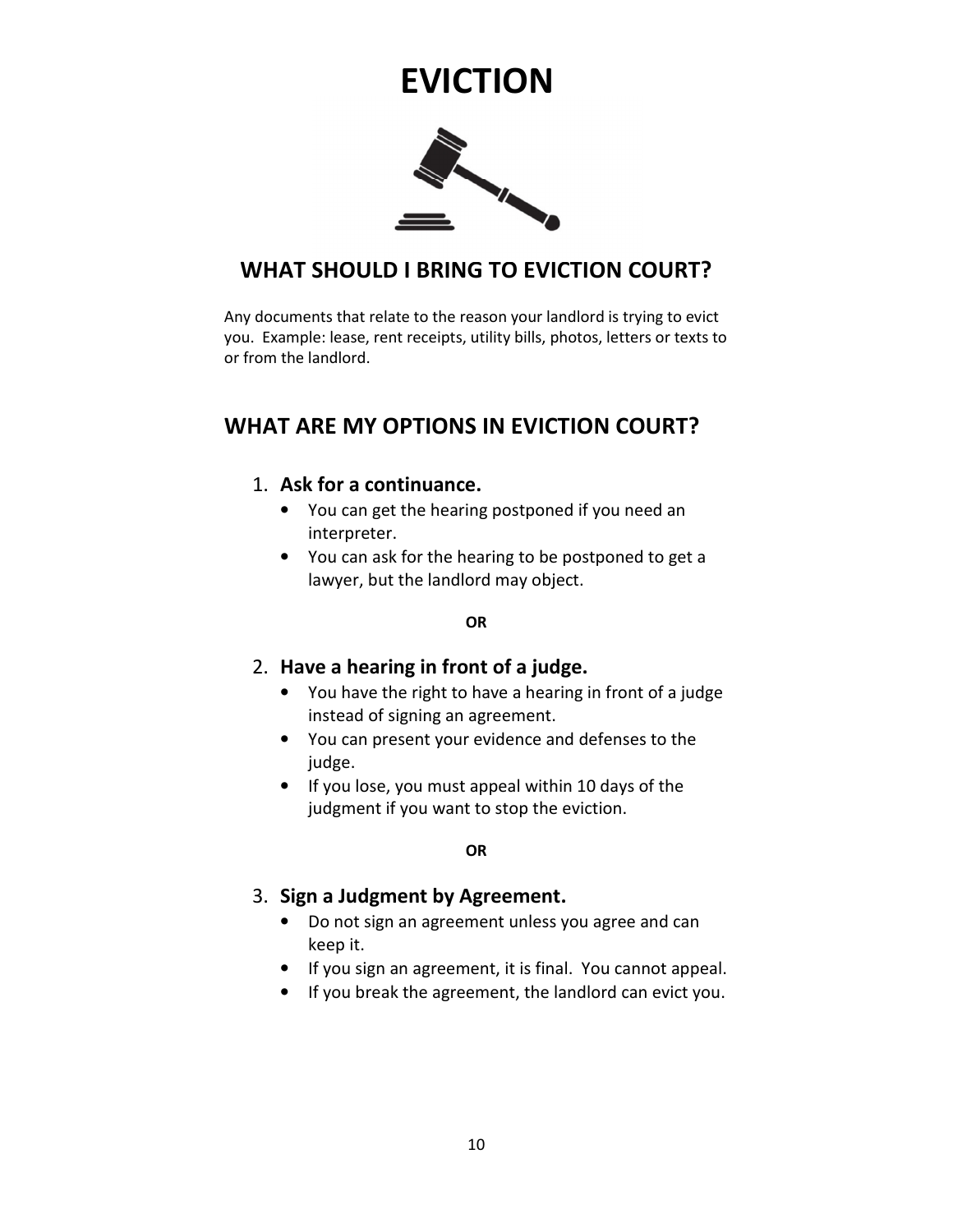### **EVICTION**



### **HOW DO I GET LEGAL HELP?**

### **Call (267) 443-2500 for Tenant Legal Aid Referral Line.**

For free legal advice & representation for low-income tenants.

- Live housing counselor 11am-7pm
- Weekend call backs for emergencies.
- Referrals to:
	- o Tenant Union Representative Network
	- o SeniorLAW Center
	- o AIDS Law Project
	- o Legal Clinic for the Disabled
	- o Community Legal Services

### **Walk-In at one of the following locations:**

**Community Legal Services** – *Advice, Referral & Representation* 1424 Chestnut St Monday-Thursday, 9am to 12pm

### **Landlord/Tenant Legal Help Center** – *Advice, Referral &*

*Representation* 1339 Chestnut Street, 10th floor Monday-Thursday, 9:30am to 2pm

**SeniorLAW Center –** *Walk-in for emergencies only, Age 60+* 2 Penn Center, 1500 JFK Blvd, Suite 1501 Tuesday & Thursday, 9am to 12pm

### **Get Help from a Paid Lawyer.**

**Philadelphia Bar Association -** Lawyer Referral and Information **Services** (215) 238-6333 https://lris.philadelphiabar.org

### **Get Other Help and Information.**

**Tenant Union Representative Network** – *Daily tenants' rights workshops* (215) 940-3900 www.ourturn.net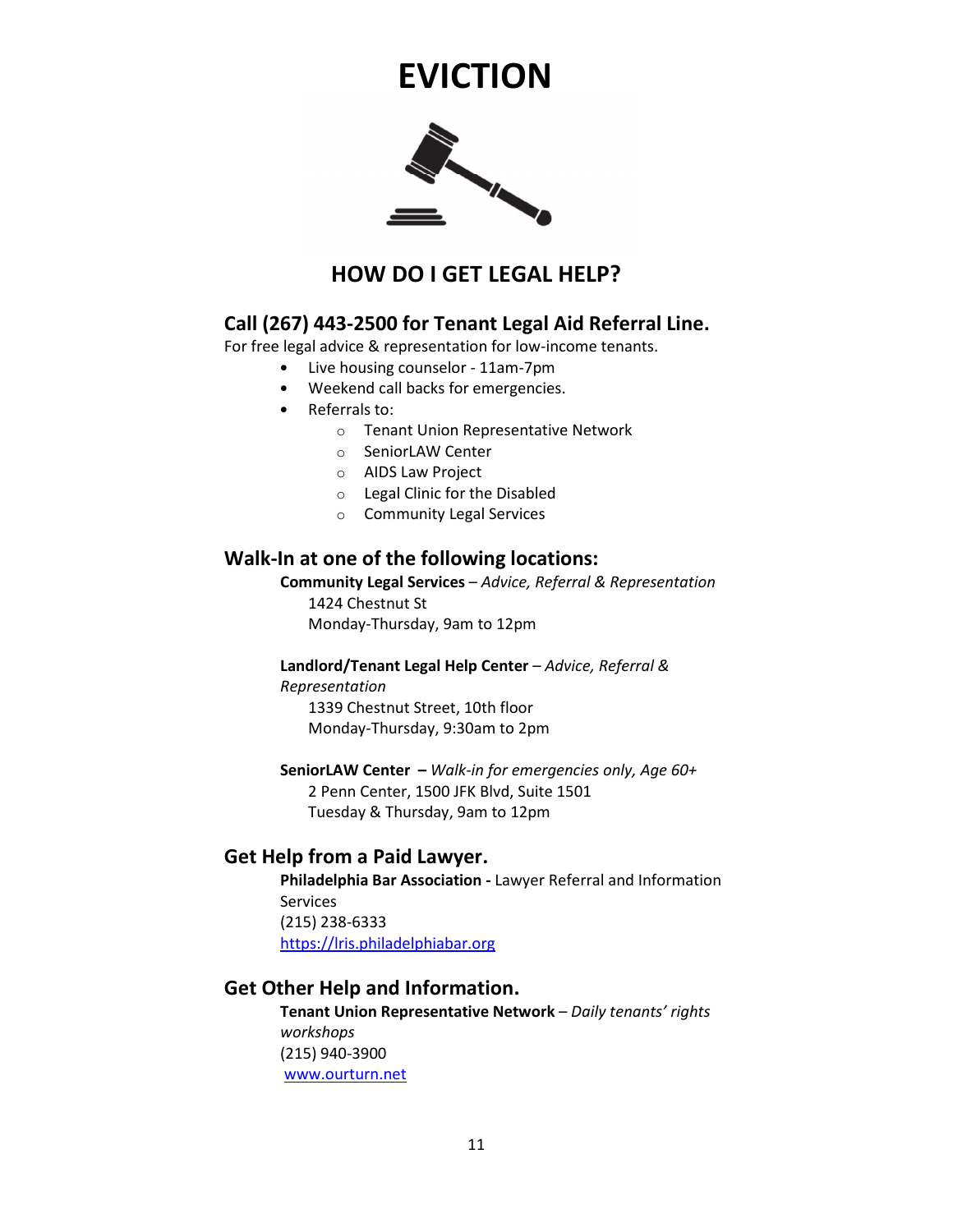

### **UTILITY COMPANIES**

**Gas** 

Philadelphia Gas Works (PGW) CRP program can help with gas bills Emergency 215-235-1212; Non-emergency 215-235-1000 www.pgworks.com

### **Electric**

Philadelphia Electric Company (PECO) CAP rate program can help with electric bills Non-emergency 800-494-4000; Assistance Programs 800-774-7040 www.peco.com

### **Water**

Water Revenue Bureau (WRB) TAP program can help with water bills Emergency 215-685-6300; Non-emergency 215-686-6880

### **UTILITY ASSISTANCE**

**Utility Emergency Services Fund (UESF)**  215-972-5170 www.uesfacts.org/our-programs/utility-grant-program

**Philadelphia Corporation for Aging Emergency Fund**  215-765-9040 www.pcacares.org/service\_provider/pca-emergency-fund

**Low Income Heating and Energy Assistance Program (LIHEAP)**  Grants to help pay for heating bills from November through March. 215-560-1583 www.dhs.pa.gov/citizens/heatingassistanceliheap

### **UTILITY COMPLAINTS**

### **Pennsylvania Utility Commission (PUC)**

PA residents can file complaints against electric and gas utilities. 1-800-692-7380 www.puc.state.pa.us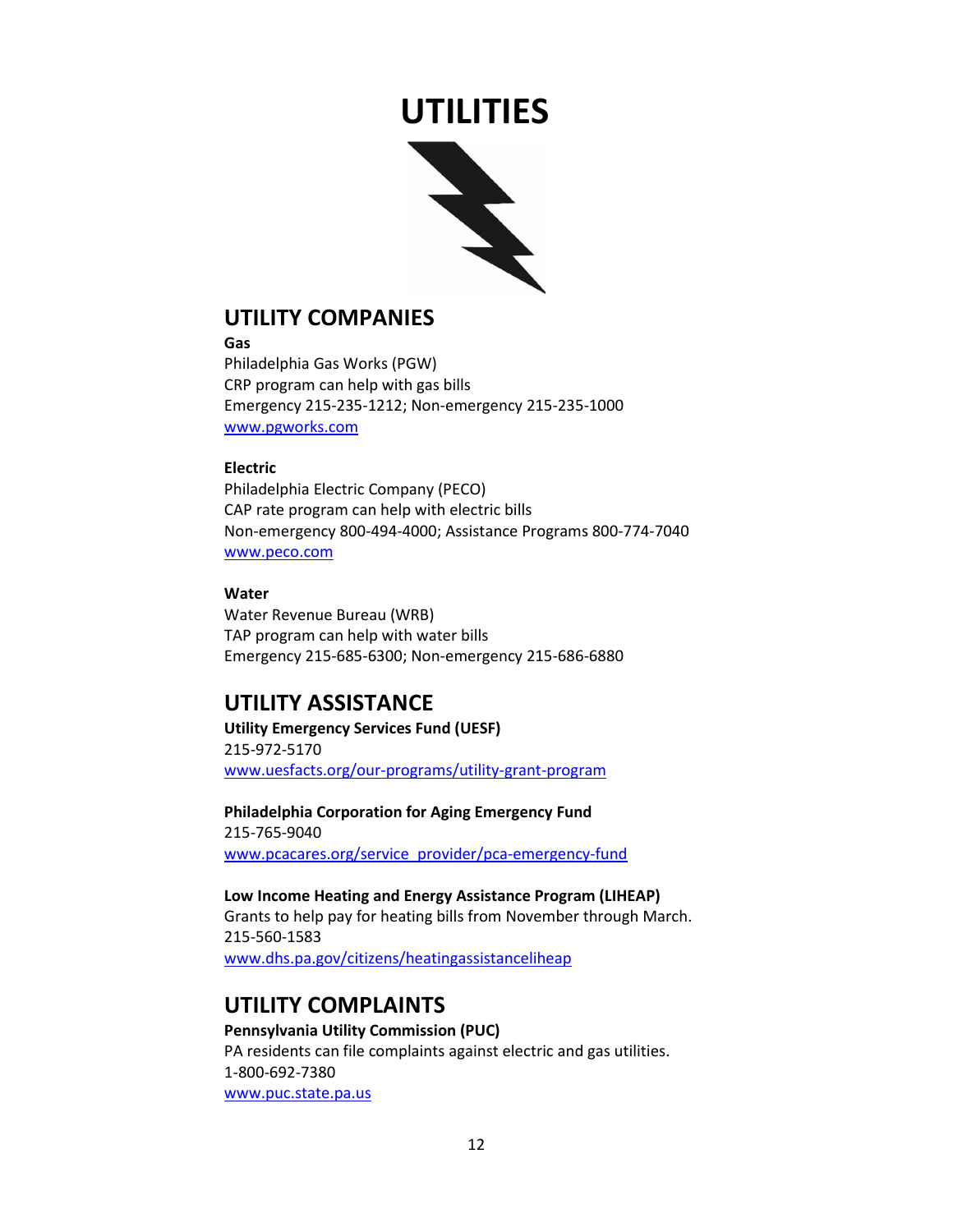

### **WHERE CAN I FIND FOOD PANTRIES AND SOUP KITCHENS?**

**Coalition Against Hunger**  215-430-0556 www.hungercoalition.org/food-pantries

**WhyHunger**  1-800-548-6479

**Philabundance**  www.philabundance.org/find-food

### **HOW DO I APPLY FOR SNAP/FOOD STAMPS?**

**Apply by phone**  BenePhilly 1-800-236-2194 Coalition Against Hunger 215-430-0556

**Apply in person**  Call 215-560-7226 to find the County Assistance Office nearest you.

**Apply online**  www.compass.state.pa.us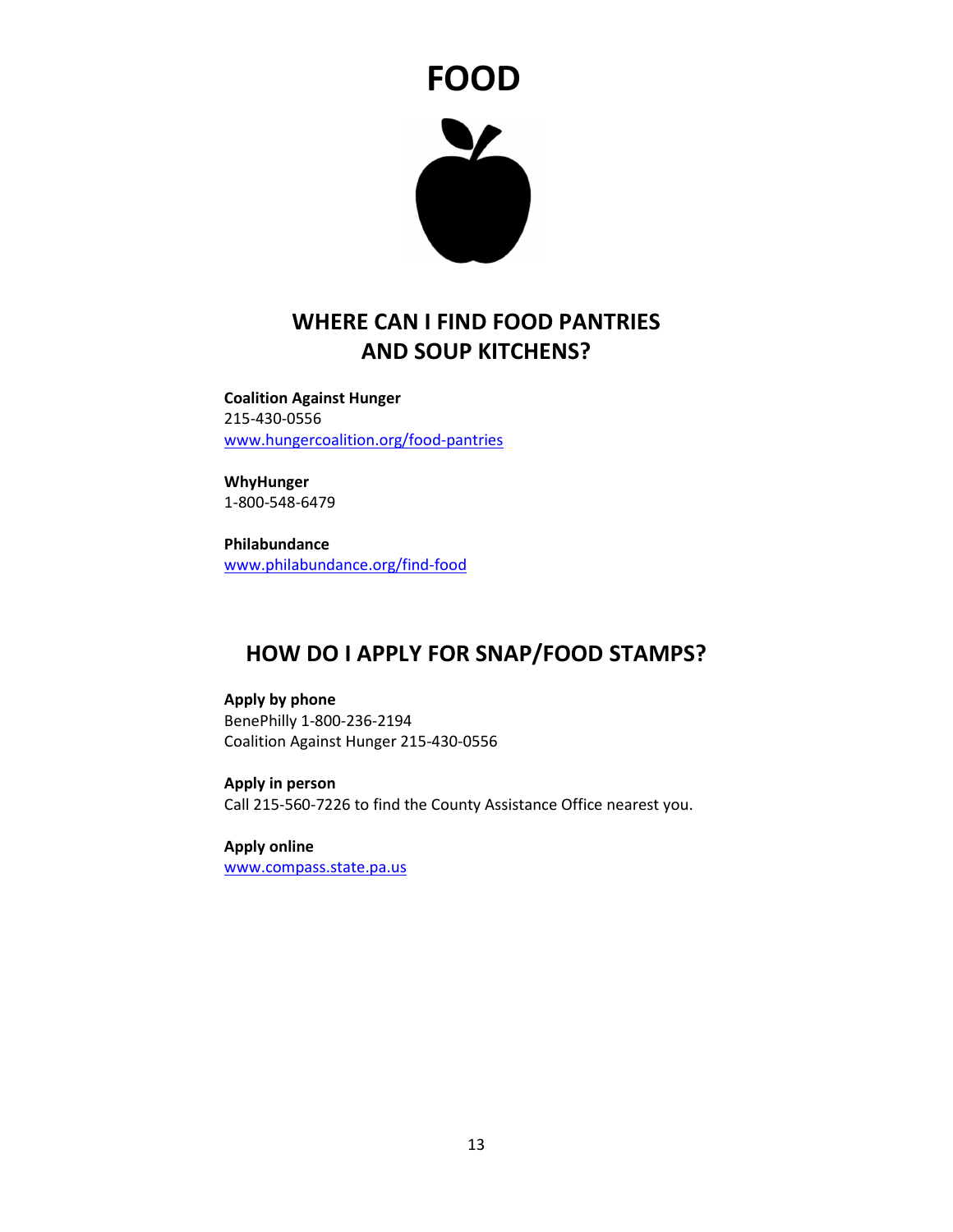### **HEALTH**



### **WHERE CAN I GET HEALTH INSURANCE?**

### **Medical Assistance (Medicaid)**

**Apply by phone**  BenePhilly at 1-800-236-2194 Consumer Service Center at 866-550-4355

**Apply online**  www.compass.state.pa.us

### **Private Health Insurance**

**Apply by phone**  Pennsylvania Health Access Network 877-570-3642

**Apply online**  www.Healthcare.gov

### **Children's Health Insurance**

 Public Citizens for Children and Youth (PCCY) 215-563-5848 https://www.pccy.org/

### **HOW DO I FIND A DOCTOR?**

### **Contact your health insurance provider or go to a Community Health Center.**

**PA Association of Community Health Centers**  866-944-2273 www.pachc.org/PA-Health-Centers/Find-a-Health-Center

**City Health Centers**  311 or 215-685-6769 beta.phila.gov/services/mental-physical-health/city-healthcenters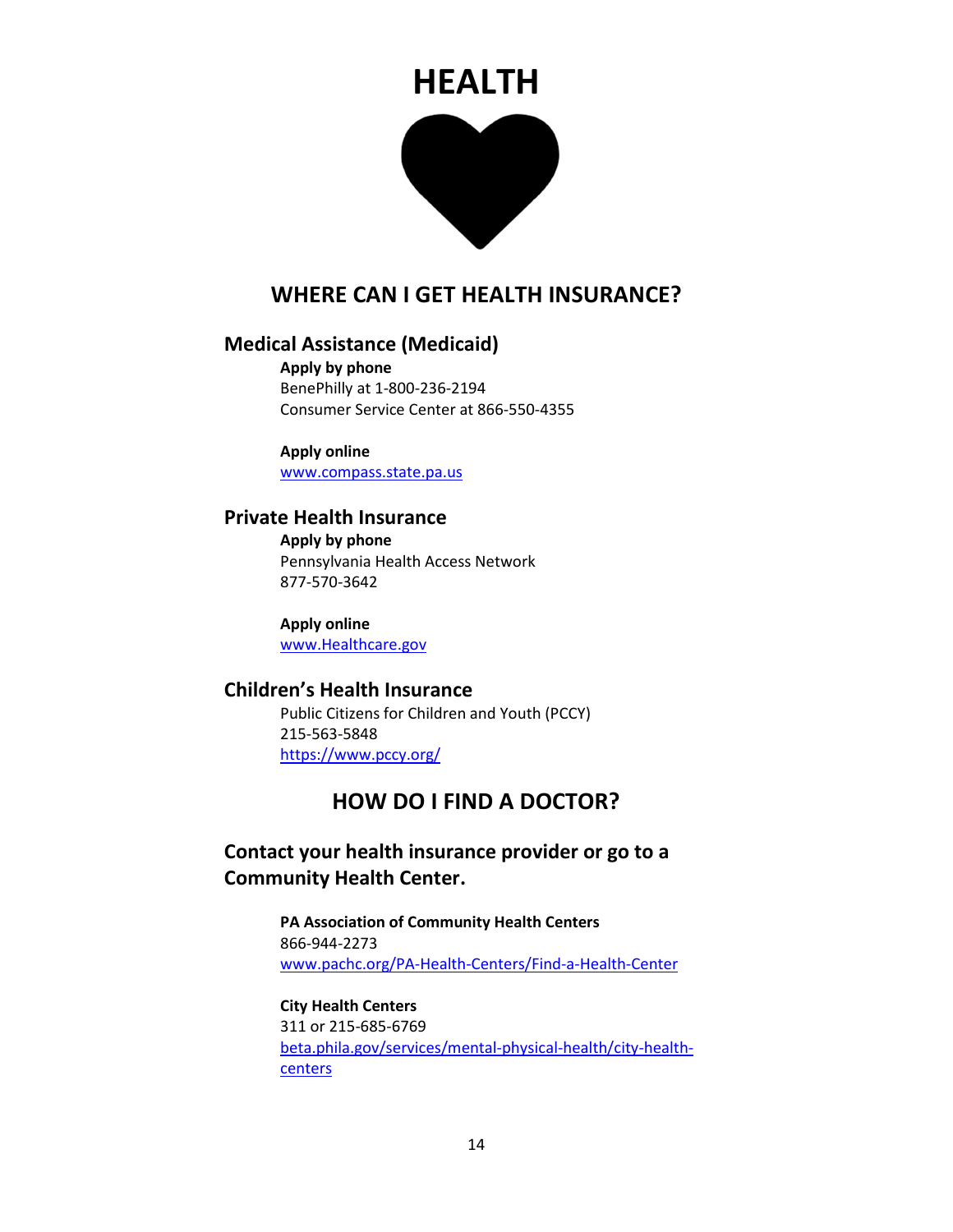### **HEALTH**



### **HOW DO I GET HELP WITH MENTAL HEALTH?**

### **Emergency Response**

Call 911 or contact the Mental Health Delegate at 215-685-6440

### **Crisis/Suicide Counseling**

215-686-4420 or 800-273-8255

### **Crisis Response Centers**

| <b>Center City</b>   | Pennsylvania Hospital - 245 S 8 <sup>th</sup> St (8 <sup>th</sup> & Locust St)<br>215-829-5249                          |
|----------------------|-------------------------------------------------------------------------------------------------------------------------|
| West                 | Mercy Hospital - 501 S 54 <sup>th</sup> St (54 <sup>th</sup> & Cedar Ave)<br>215-748-9525                               |
| <b>North</b>         | Episcopal Hospital – 100 E Lehigh St (Lehigh & A St)<br>215-707-2577                                                    |
| <b>Northwest</b>     | Germantown Community Health Services - 1 Penn Blvd<br>(Olney & Wister St)<br>215-951-8300                               |
| <b>Northeast</b>     | Friends Hospital - 4641 Roosevelt Blvd<br>215-831-2600                                                                  |
| <b>Children Only</b> | Children's Crisis Response Center<br>3300 Henry Ave (Henry & Roosevelt Blvd)<br>Two Building, 3rd Floor<br>215-878-2600 |

### **Outpatient Services**

Contact your health insurance provider. If you have Medical Assistance (Medicaid), contact Community Behavioral Health at 888-545-2600.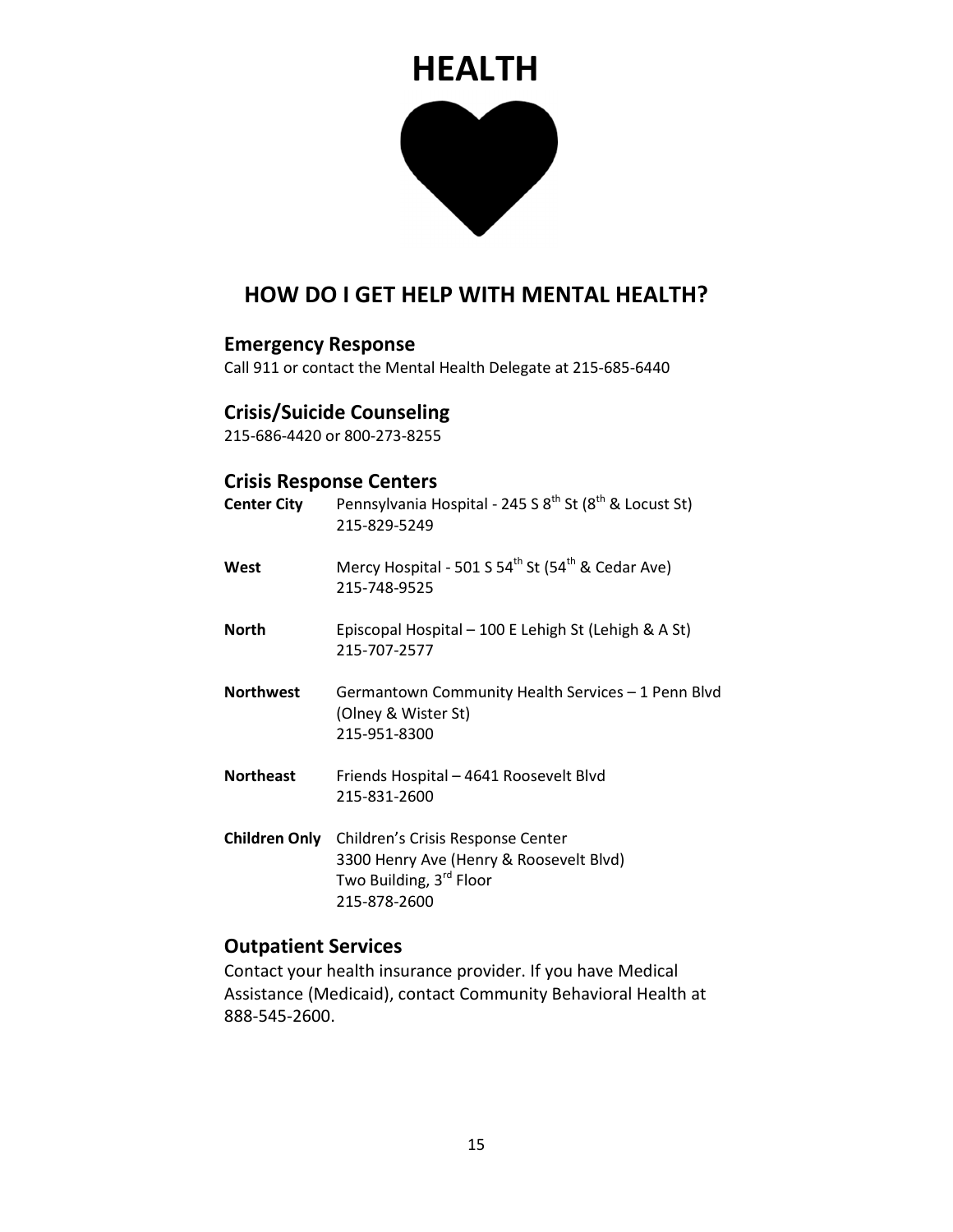### **HEALTH**



### **HOW DO I GET HELP WITH ADDICTION?**

### **Inpatient Services**

Contact your health insurance provider. If you have Medical Assistance (Medicaid), contact Community Behavioral Health 888- 545-2600.

### **Additional Resources**

| <b>Office of Addiction Services</b> | 215-685-5403 |
|-------------------------------------|--------------|
| <b>Alcoholics Anonymous</b>         | 215-923-7900 |
| <b>Narcotics Anonymous</b>          | 215-440-8400 |
| <b>Problem Gamblers Helpline</b>    | 800-848-1880 |
| Prevention Point Syringe Exchange   | 215-634-5272 |

### **HOW DO I REPORT NEGLECT OR ABUSE?**

### **Child Protective Services**

Report abuse or neglect of a child age 0-17 215-683-6100 or 800-923-0313

### **Adult Protective Services**

Report abuse or neglect of an adult with a disability age 18-59 800-490-8505

### **Older Adult Protective Services**

Report abuse or neglect of an adult age 60 and up 215-765-9040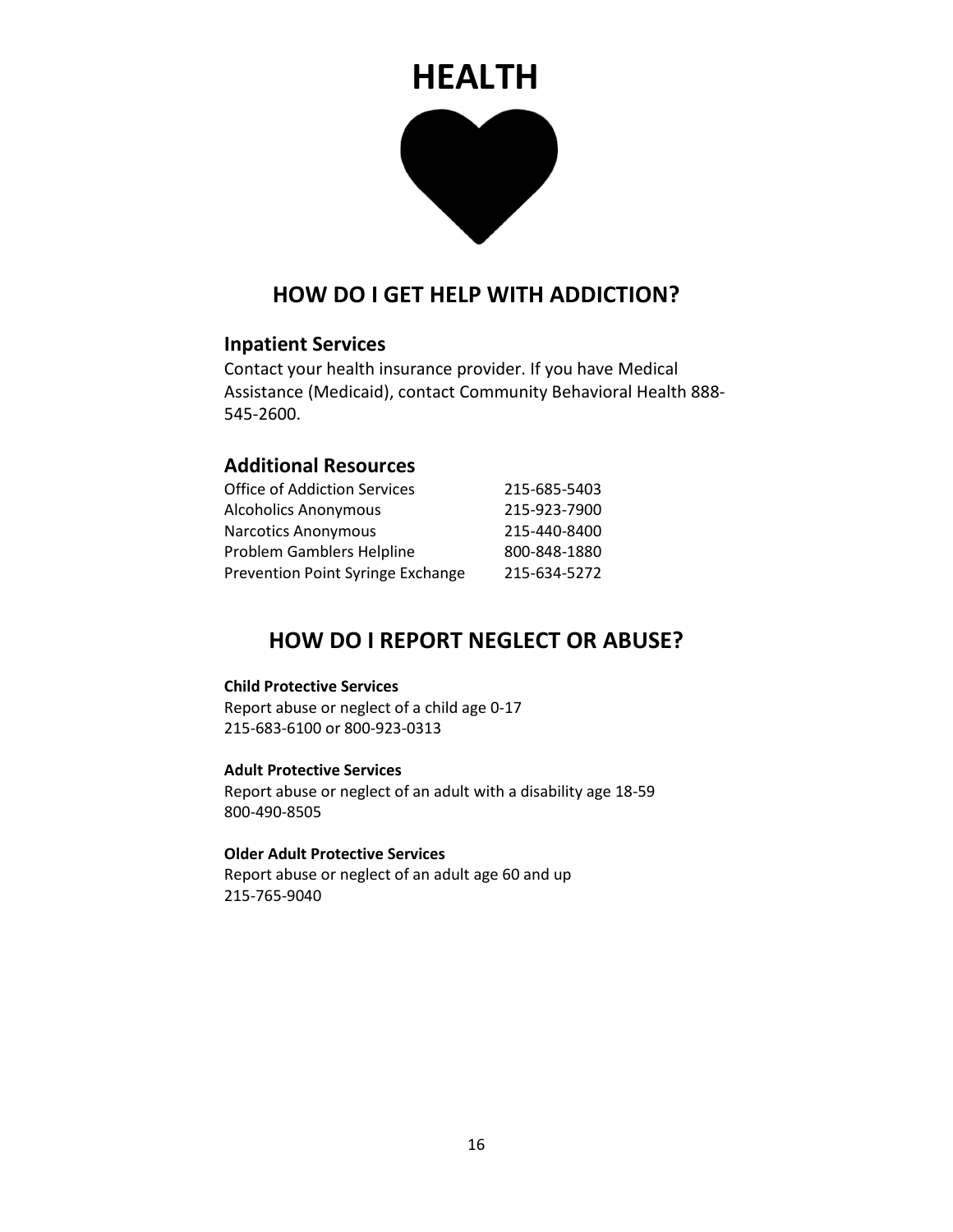# **WORK**\$

### **WHERE CAN I GET HELP WITH EMPLOYMENT?**

**CareerLink**  1-833-750-JOBS (5627) www.pacareerlinkphl.org/events

**Philadelphia Unemployment Project (PUP)**  215-557-0822 www.philaup.org

**Urban League Career Center**  215-985-3220 www.urbanleaguephila.org/what-we-do/career-services

**Welcoming Center for New Pennsylvanians**  9 week job orientation for immigrants https://welcomingcenter.org

### **WHERE CAN I GET SMALL BUSINESS HELP?**

**Office of Business Services**  215-683-2100 www.phila.gov/commerce/businessSupport/Pages/default.aspx

**Wharton Small Business Development Center**  215-898-4861 https://whartonsbdc.wharton.upenn.edu

### **WHERE CAN I GO FOR HELP WITH UNEMPLOYMENT COMPENSATION?**

**PA Office of Unemployment Compensation**  888-313-7284 www.uc.pa.gov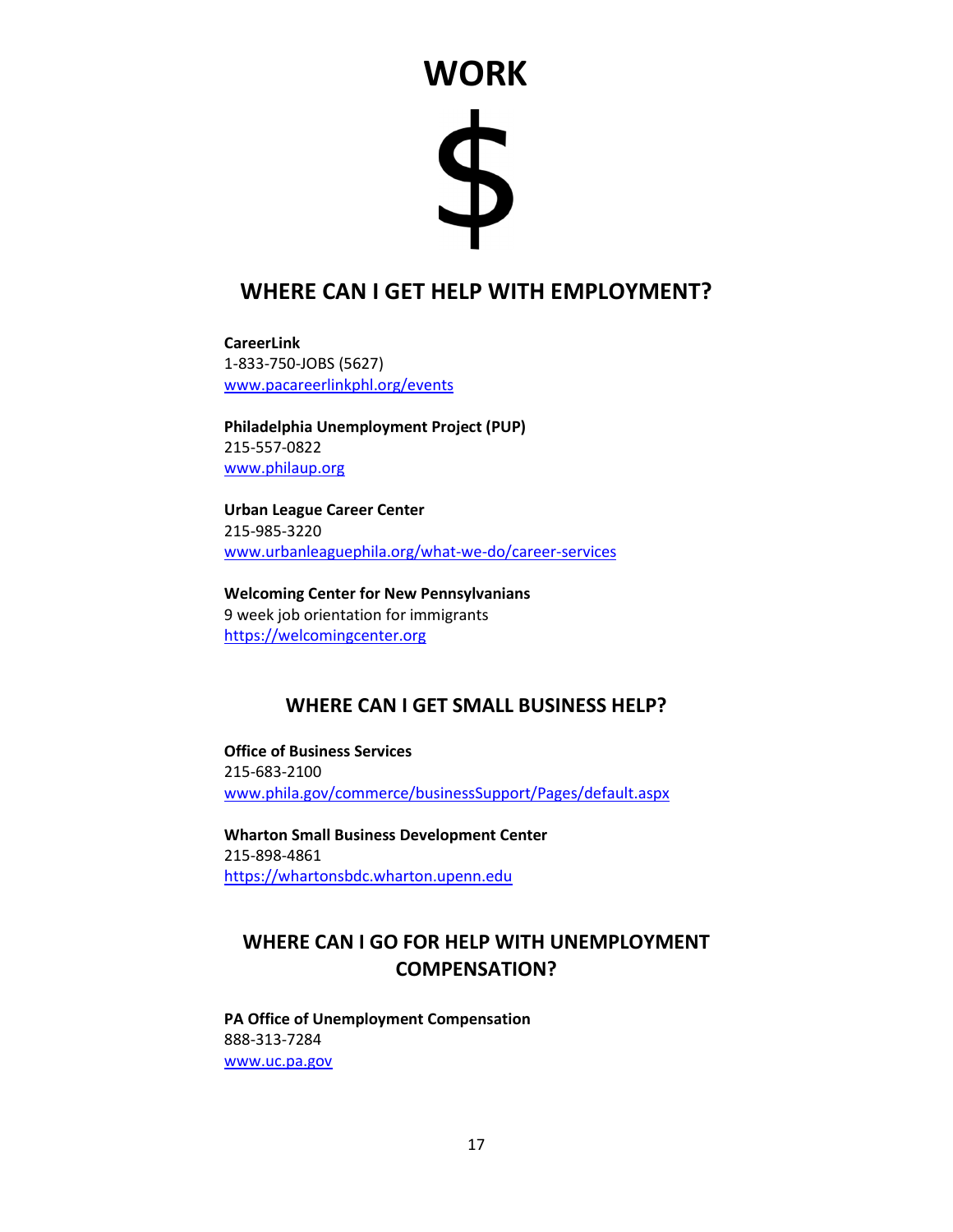# **EXTRA HELP**

### **WHERE CAN VETERANS GO FOR HELP?**

**Veterans Multi Service Center**  Including the Perimeter and Women Veterans Center 213-217 N 4<sup>th</sup> St 215-923-2600 www.vmcenter.org

**Impact Services Corporation Project HOME** 147 W Allegheny Ave 4133 Chestnut St 215-739-0243 215-232-7272 www.impactservices.org www.projecthome.org

**UESF Veterans Program The Veterans Group**  1608 Walnut St, Suite 600 3209 Baring St 215-814-6888 215-222-4379

www.uesfacts.org www.theveteransgroup.org

### **WHERE CAN IMMIGRANTS GO FOR HELP?**

215-832-0900 215-893-8400 www.hiaspa.org www.nscphila.org

**Esperanza** 

4261 N 5<sup>th</sup> St 215-324-0746 www.esperanza.us/eils

**HIAS Pennsylvania** Nationalities Service Center 2100 Arch St 2000 2000 1216 Arch St, 4<sup>th</sup> Floor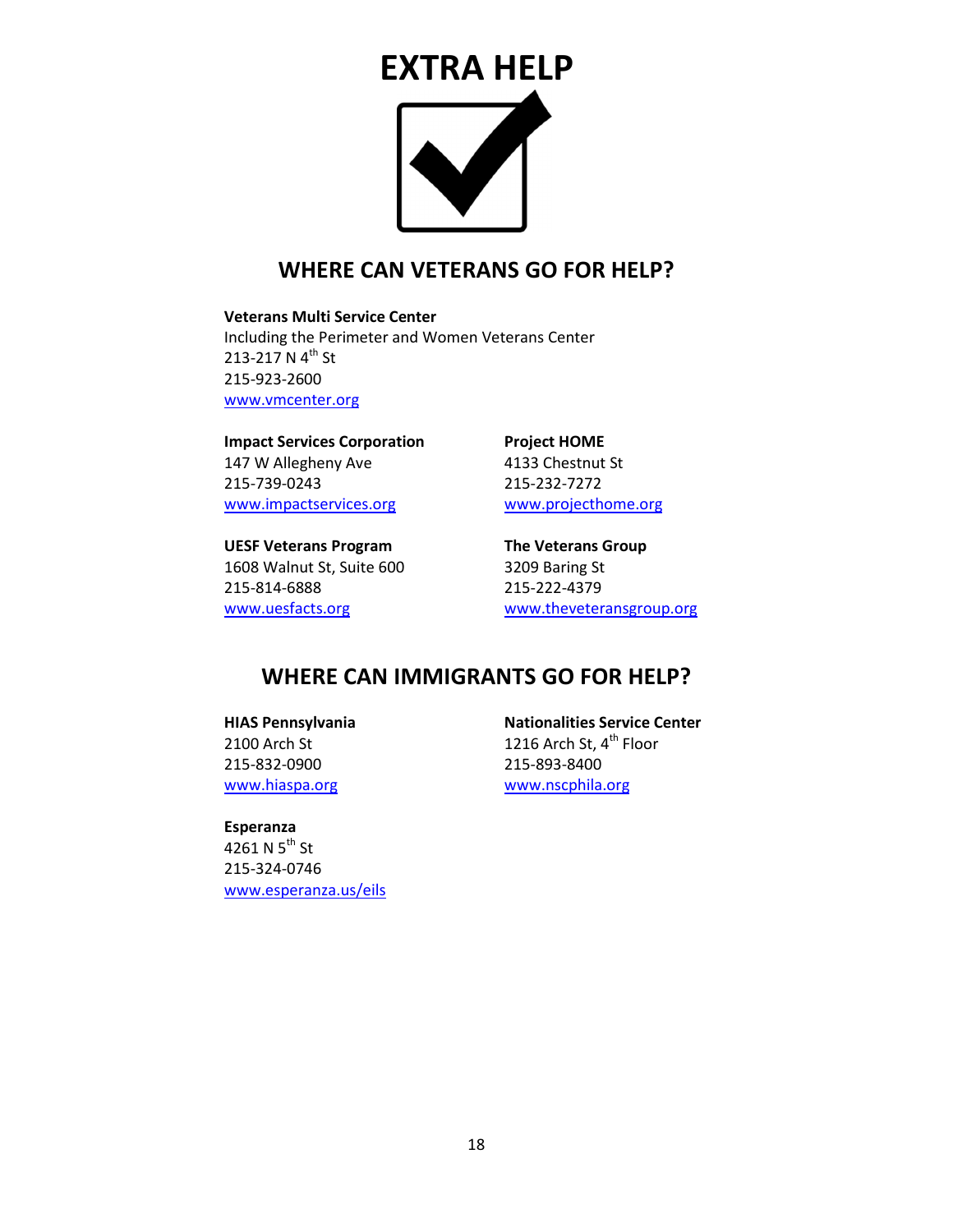### **EXTRA HELP**



### **WHERE CAN PEOPLE WITH DISABILITIES GO FOR HELP?**

**Disability Rights PA**  1315 Walnut St, Suite 500 215-238-8070 www.disabilityrightspa.org

**Mental Health Partnerships**  1211 Chestnut St, Suite 1100 215-751-1800 www.mentalhealthpartnerships.org

**Philadelphia Department of Behavioral Health**  215-685-6440 www.dbhids.org

**Mayor's Office on People with Disabilities**  215-686-2798

### **WHERE CAN SENIORS GO FOR HELP?**

**Center for Advocacy for the Rights and Interests of the Elderly**  800-356-3606 www.carie.org

**Philadelphia Corporation for Aging**  215-765-9040 www.pcacares.org

**Mayor's Commission on Services to the Aging**  215-686-8450

**Elder Justice Resource Center**  (215) 686-7027, (215) 686-7028, (215) 686-7029 https://www.courts.phila.gov/ejc/